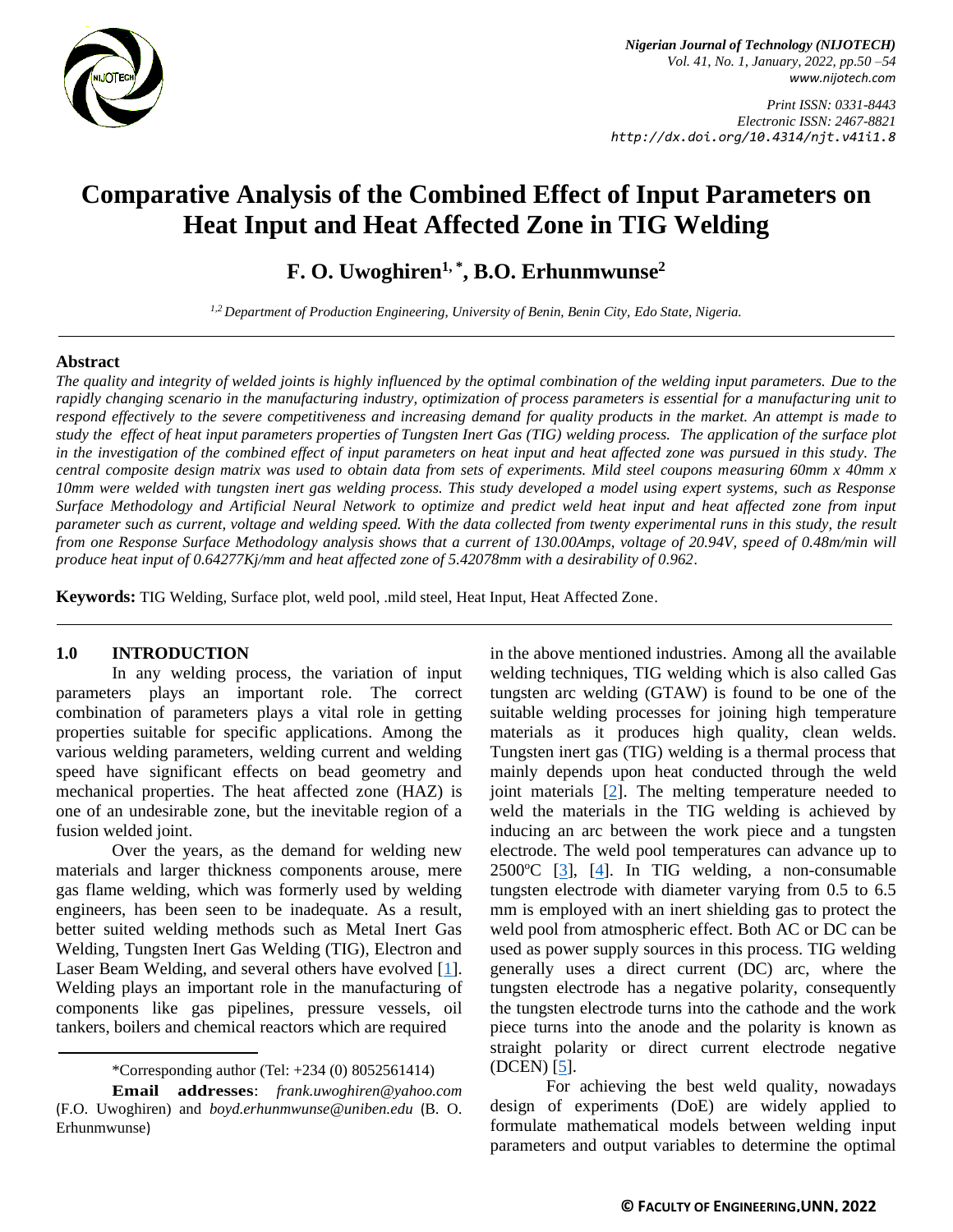welding input parameters [\[6\]](#page-3-5), [\[7\]](#page-3-6). The experimental optimization of any welding process is usually a highly expensive and arduous task, due to many kinds of associated non-linear events [\[8\]](#page-3-7). Response Surface Methodology (RSM) serves as an alternative to this expensive experimental process. Response Surface Methodology (RSM) is a combination of mathematical and statistical models for analyzing processes in which a target response is influenced by several variables and the main objective is to optimize this response [\[9\]](#page-3-8). It also has an important application in the design, development and formulation of new products as well as in the improvement of existing product designs. The basic components of Response Surface Methodology include experimental design, regression analysis and optimization algorithms which are used to investigate the empirical relationship [\[10\]](#page-4-0). Response Surface Method (RSM) is used to develop empirical model, commonly called response surface, for the response of a process in terms of the relevant controllable factors. RSM determines the operating conditions that produce the optimum response. metal create harder heat affected zone (HAZ), cold crack susceptibility and residual stress in weldments [\[11\]](#page-4-1). The use of optimum welding input variables can have a significant influence on the weld quality in terms of reduction in desired mechanical properties for longevity of welded joints in service condition [\[12\]](#page-4-2). Therefore, the main aim of this work is to study the influence of welding parameters (current, arc voltage, speed) on the heataffected zone (HAZ) and Heat Input so as to optimize the process parameters after accomplishment of the TIG welding process.

# **2.0 MATERIALS AND METHOD**

#### **2.1 Materials**

As regard the design of experiment used for this study,100 pieces of mild steel coupons measuring 60mm x 40mm x 10mm were used for the experiments. The experiment was performed 20 times, using 5 specimens for each run. The tungsten inert gas welding equipment was used to weld the plates after the edges have been bevelled and machined.



**Figure 1:** Welding torch



**Figure 2:** TIG equipment



**Figure 3:** Digital thermometer



**Figure 4:** Weld sample

| Table 1. I Toccas parameters and their Tevels |       |               |                    |                    |  |
|-----------------------------------------------|-------|---------------|--------------------|--------------------|--|
| <b>Parameters</b>                             | Unit  | <b>Symbol</b> | <b>Coded value</b> | <b>Coded value</b> |  |
|                                               |       |               | $Low(-1)$          | $High(+1)$         |  |
| Current                                       | Amp   |               | 100                | 180                |  |
| welding speed,                                | M/min |               | 0.10               | 0.6                |  |
| Voltage                                       | Volt  |               | 16                 | າາ                 |  |

Table 1: Process parameters and their levels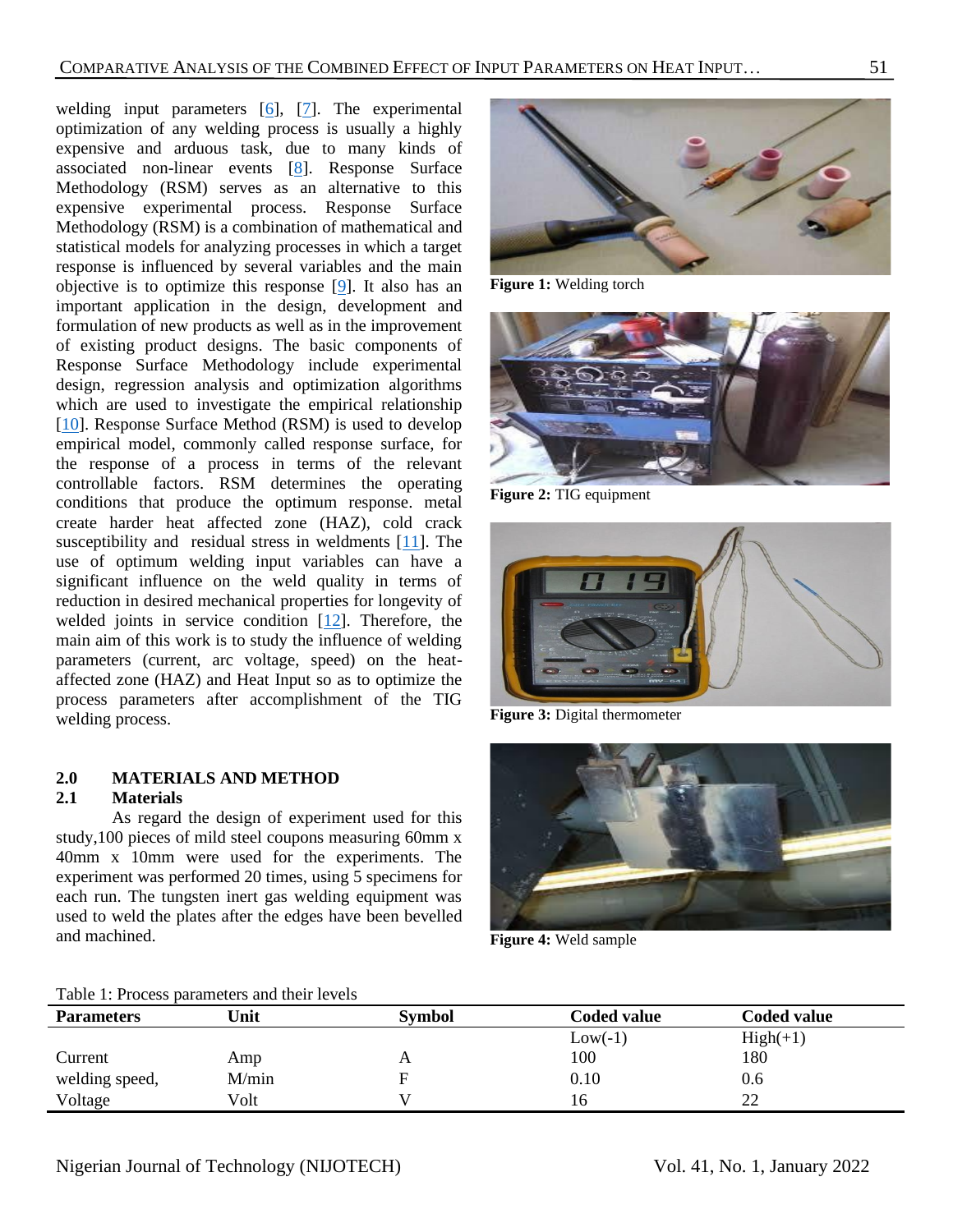# **2.1 Method of Data Collection**

The central composite design matrix was developed, using the design expert software, producing 20 experimental runs. The input parameters and the responses make up the experimental matrix. The responses (arc length and liquidous temperature) recorded from the weld samples were used as the data. The arc length was measured with the aid of a measuring tape while the liquidous temperature was measured with the aid of a digital thermometer alongside a thermocouple connection cable. Figure 1 below shows the central composite design matrix.

| <b>Display Options</b><br>File<br>Edit<br>View                    |  |                 |                | <b>Design Tools</b><br>Help |                                |                                             |                                    |  |  |
|-------------------------------------------------------------------|--|-----------------|----------------|-----------------------------|--------------------------------|---------------------------------------------|------------------------------------|--|--|
| $\approx$ $\blacksquare$<br>୍ବ<br>$\chi$<br><b>Bal</b><br>21<br>a |  |                 |                |                             |                                |                                             |                                    |  |  |
| Notes for HAZ<br><b>Design (Actual)</b><br>Summary<br>i 2001      |  | Std             | Run            | Type                        | Factor 1<br>A:Current<br>(Amp) | Factor 2<br><b>B:Voltage</b><br>$\mathbf v$ | Factor 3<br>C:Welding Spe<br>m/min |  |  |
| <b>Graph Columns</b><br>L. 147                                    |  | $\overline{15}$ | 1              | Center                      | 145.00                         | 19.50                                       | 0.35                               |  |  |
| L. <sup>o</sup> Evaluation                                        |  | 16              | $\overline{2}$ | Center                      | 145.00                         | 19.50                                       | 0.35                               |  |  |
| Analysis<br>mП                                                    |  | 17              | з              | Center                      | 145.00                         | 19.50                                       | 0.35                               |  |  |
| Arc Length (Analyz)                                               |  | 18              | 4              | Center                      | 145.00                         | 19.50                                       | 0.35                               |  |  |
| Liquidus Temp (Ana                                                |  | 19              | 5              | Center                      | 145.00                         | 19.50                                       | 0.35                               |  |  |
| Heat Input (Analyze)                                              |  | 20              | 6              | Center                      | 145.00                         | 19.50                                       | 0.35                               |  |  |
| <b>HAZ</b>                                                        |  | 9               | 7              | Axial                       | 119.77                         | 19.50                                       | 0.35                               |  |  |
| Optimization<br>Numerical<br>in yr's                              |  | 10              | 8              | Axial                       | 170.23                         | 19.50                                       | 0.35                               |  |  |
| Graphical                                                         |  | 11              | 9              | Axial                       | 145.00                         | 16.98                                       | 0.35                               |  |  |
| L Yn<br><b>Point Prediction</b>                                   |  | 12              | 10             | Axial                       | 145.00                         | 22.02                                       | 0.35                               |  |  |
|                                                                   |  | 13              | 11             | Axial                       | 145.00                         | 19.50                                       | 0.10                               |  |  |
|                                                                   |  | 14              | 12             | Axial                       | 145.00                         | 19.50                                       | 0.60                               |  |  |
|                                                                   |  | 1               | 13             | Fact                        | 130.00                         | 18.00                                       | 0.20                               |  |  |
|                                                                   |  | 2               | 14             | Fact                        | 160.00                         | 18.00                                       | 0.20                               |  |  |
|                                                                   |  | з               | 15             | Fact                        | 130.00                         | 21.00                                       | 0.20                               |  |  |
|                                                                   |  | 4               | 16             | Fact                        | 160.00                         | 21.00                                       | 0.20                               |  |  |
|                                                                   |  | 5               | 17             | Fact                        | 130.00                         | 18.00                                       | 0.50                               |  |  |
|                                                                   |  | e               | 18             | Fact                        | 160.00                         | 18.00                                       | 0.50                               |  |  |
|                                                                   |  | 7               | 19             | Fact                        | 130.00                         | 21.00                                       | 0.50                               |  |  |
|                                                                   |  | 8               | 20             | Fact                        | 160.00                         | 21.00                                       | 0.50                               |  |  |
|                                                                   |  |                 |                |                             |                                |                                             |                                    |  |  |

**Figure 5:** Central Composite Design Matrix (CCD)

## **3.0 RESULTS AND DISCUSSION**

To generate the experimental data for the optimization process;

- i. Statistical design of experiment (DoE) using the central composite design method (CCD) was done. The design and optimization was executed with the aid of statistical tool. For this particular problem, Design Expert 7.01 was employed.
- ii. The randomized design matrix consisting of the input variables and responses namely (heat input and heat affected zone) in real values is shown in Figure 6

To study the effects of combine input variables on the response variable (heat input), the 3D surface plot presented in Figure 7 was developed.

The contour plots showing each response variable (heat input) against the optimized value of the input variable is presented in figure 8.

| Edit View<br><b>Design Tools</b><br>Help<br>File<br><b>Display Options</b> |  |                |                |        |                                |                                   |                                    |                                  |                                                  |                                          |                                  |
|----------------------------------------------------------------------------|--|----------------|----------------|--------|--------------------------------|-----------------------------------|------------------------------------|----------------------------------|--------------------------------------------------|------------------------------------------|----------------------------------|
| m<br>c di<br>$2 \mathcal{Q} $<br>61<br>y,<br>临危                            |  |                |                |        |                                |                                   |                                    |                                  |                                                  |                                          |                                  |
| Notes for HAZ<br><b>Design (Actual)</b><br><b>Bill Summary</b>             |  | Std            | Run            | Type   | Factor 1<br>A:Current<br>(Amp) | Factor 2<br><b>B:Voltage</b><br>v | Factor 3<br>C:Welding Spe<br>m/min | Response 1<br>Arc Length<br>(mm) | Response 2<br><b>Liquidus Temp</b><br>(degree C) | Response 3<br><b>Heat Input</b><br>KJ/mm | Response 4<br><b>HAZ</b><br>(mm) |
| <b>Graph Columns</b>                                                       |  | 15             | 4              | Center | 145.00                         | 19.50                             | 0.35                               | $\overline{2}$                   | 1187                                             | 0.3224                                   | 12.62                            |
| <sup>o</sup> . Evaluation                                                  |  | 16             | $\overline{2}$ | Center | 145.00                         | 19.50                             | 0.35                               | 3                                | 1208                                             | 0.3321                                   | 12.41                            |
| <b>Bill</b> Analysis                                                       |  | 17             | 3              | Center | 145.00                         | 19.50                             | 0.35                               | 3                                | 1208                                             | 0.3422                                   | 12.73                            |
| - T Arc Length (Analyz)                                                    |  | 18             | 4              | Center | 145.00                         | 19.50                             | 0.35                               | 3                                | 1214                                             | 0.3215                                   | 12.56                            |
| -   Liquidus Temp (Ana                                                     |  | 19             | 5              | Center | 145.00                         | 19.50                             | 0.35                               | 3                                | 1236                                             | 0.3266                                   | 11.24                            |
| - 1 Heat Input (Analyze                                                    |  | 20             | 6              | Center | 145.00                         | 19.50                             | 0.35                               | 3                                | 1220                                             | 0.2857                                   | 11.27                            |
| <b>THAZ</b>                                                                |  | 9              | 7              | Axial  | 119.77                         | 19.50                             | 0.35                               | $\overline{a}$                   | 1257                                             | 0.476                                    | 5.33                             |
| Optimization<br>- 37<br>Numerical<br>Ŋ<br>Graphical                        |  | 10             | 8              | Axial  | 170.23                         | 19.50                             | 0.35                               | 4                                | 1523                                             | 0.559                                    | 5.39                             |
|                                                                            |  | 11             | 9              | Axial  | 145.00                         | 16.98                             | 0.35                               | 4                                | 1326                                             | 0.3786                                   | 7.52                             |
| L XI<br><b>Point Prediction</b>                                            |  | 12             | 10             | Axial  | 145.00                         | 22.02                             | 0.35                               | 3                                | 1265                                             | 0.7873                                   | 4.92                             |
|                                                                            |  | 13             | 11             | Axial  | 145.00                         | 19.50                             | 0.10                               | $\overline{a}$                   | 1285                                             | 0.6724                                   | 14.66                            |
|                                                                            |  | 14             | 12             | Axial  | 145.00                         | 19.50                             | 0.60                               | $\overline{2}$                   | 1280                                             | 0.5993                                   | 14.28                            |
|                                                                            |  | 1              | 13             | Fact   | 130.00                         | 18.00                             | 0.20                               | $\overline{2}$                   | 1367                                             | 0.5967                                   | 10.25                            |
|                                                                            |  | $\overline{c}$ | 14             | Fact   | 160.00                         | 18.00                             | 0.20                               | 4                                | 1548                                             | 0.5894                                   | 8.63                             |
|                                                                            |  | 3              | 15             | Fact   | 130.00                         | 21.00                             | 0.20                               | $\overline{c}$                   | 1118                                             | 0.5699                                   | 11.12                            |
|                                                                            |  | 4              | 16             | Fact   | 160.00                         | 21.00                             | 0.20                               | 4                                | 1302                                             | 0.8577                                   | 11.78                            |
|                                                                            |  | 5              | 17             | Fact   | 130.00                         | 18.00                             | 0.50                               | 4                                | 1236                                             | 0.3313                                   | 8.14                             |
|                                                                            |  | Ŕ              | 18             | Fact   | 160.00                         | 18.00                             | 0.50                               | 4                                | 1361                                             | 0.2939                                   | 9.82                             |
|                                                                            |  | 7              | 19             | Fact   | 130.00                         | 21.00                             | 0.50                               | $\overline{c}$                   | 1420                                             | 0.6786                                   | 5.08                             |
|                                                                            |  | 8              | 20             | Fact   | 160.00                         | 21.00                             | 0.50                               | $\overline{a}$                   | 1548                                             | 0.878                                    | 7.86                             |
|                                                                            |  |                |                |        |                                |                                   |                                    |                                  |                                                  |                                          |                                  |

Figure 6: Design matrix showing the real values and the experimental value



Figure 7: Effect of current and voltage on the heat input



**Figure 8:** Predicting heat input using contour plot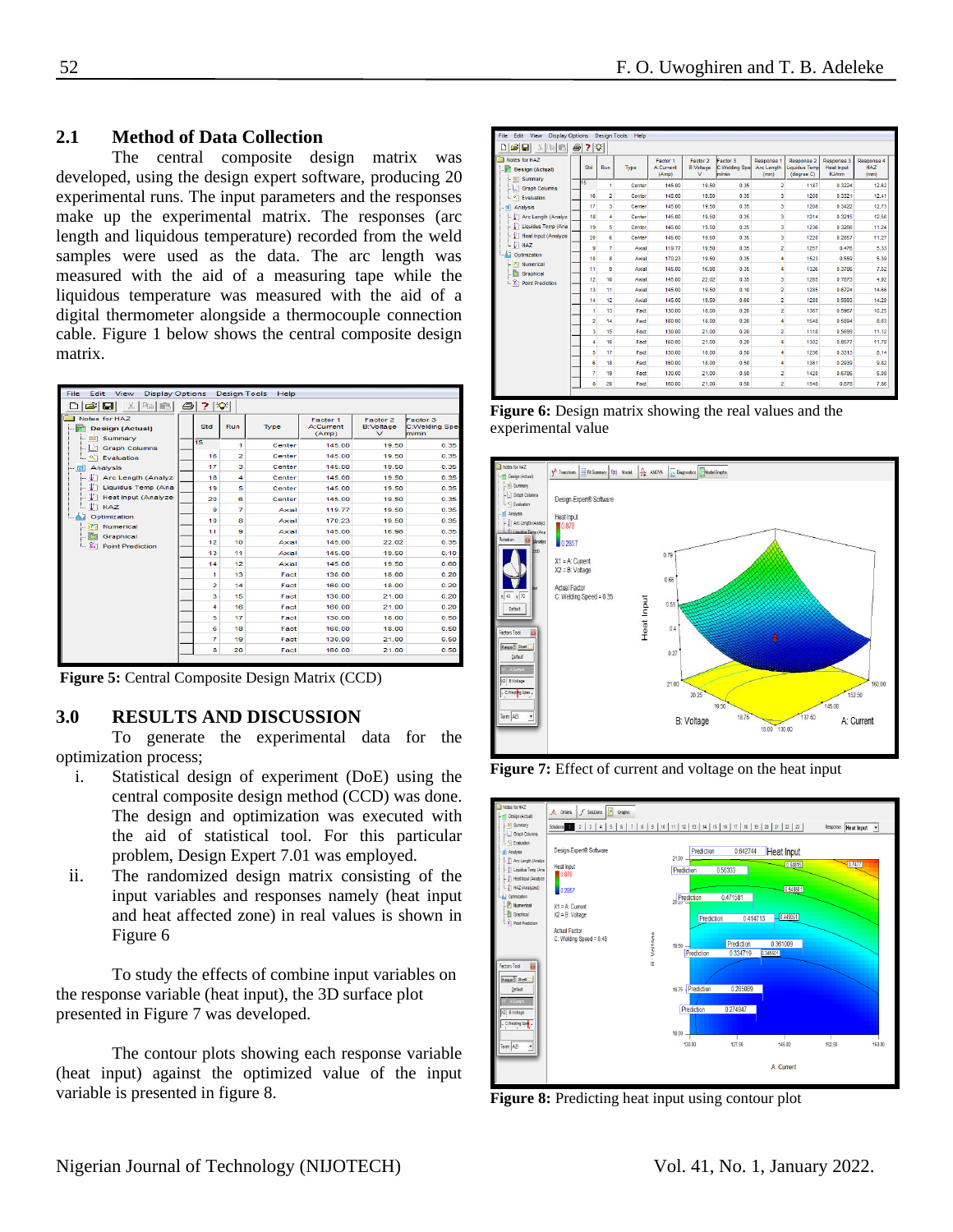To study the effects of combine input variables on the response variable (heat affected zone), the 3D surface plot presented in Figure 9 was developed.



**Figure 9:** Effect of current and voltage on the heat affected zone (HAZ)

The 3D surface plot as observed in Figures 7 and 9 shows the relationship between the input variables (current, voltage and welding speed) and the response variables (heat input and heat affected zone). It is a 3 dimensional surface plot which was employed to give a clearer concept of the response surface. Although not as useful as the contour plot for establishing responses values and coordinates, this view may provide a clearer picture of the surface. As the colour of the curved surface gets darker, heat input and heat affected zone decreases proportionately while the liquidus temperature increases. The presence of a coloured hole at the middle of the upper surface gave a clue that more points lightly shaded for easier identification fell below the surface.

The contour plots showing each response variable (heat affected zone) against the optimized value of the input variable is presented in figure 10.



Figure 10: Predicting heat affected zone (HAZ) using contour plot

### **4.0 CONCLUSION**

Based on the data collected from the experimental runs in this study, the result from analysis shows that a current of 130.00Amps, voltage of 20.94V, speed of 0.48m/min will produce heat input of 0.4277Kj/mm and heat affected zone of 5.42078mm with a desirability of 0.962. The analysis also produced appreciable predictions with 99.8% for heat input and 99.3% for heat affected zone. A new approach using expert systems in the form of Response Surface Methodology to optimize and predict Tungsten inert gas weld heat input and heat affected zone has been carried out successfully.

## **REFERENCES**

- <span id="page-3-0"></span>[1] Radhakrishnan V.M.,"Welding Technology& Design", McGraw Hill, New York, (2006).
- <span id="page-3-1"></span>[2] Umar, M. and Sathiya, P. "Influence of melting current pulse duration on microstructural features and mechanical properties of AA5083 alloy weldments." *Mater Sci Eng* A, 746, pp. 167-178, 2019.
- <span id="page-3-2"></span>[3] Liang Y., "Effect of TIG current on microstructural and mechanical properties of 6061-T6 Aluminium Alloy Joints by TIG–CMT hybrid welding." *J Mater Process Technology*, 255, pp. 161-174, 2018.
- <span id="page-3-3"></span>[4] Huang L. "A study on the metallurgical and mechanical properties of a GMAW-welded Al-Mg alloy with different plate thicknesses", *Journal of Manufacturing Process*, 37 pp. 438-445, 2019.
- <span id="page-3-4"></span>[5] Yang F.Z., Zhou J. and Xiong Y.B. "Effect of heat input on microstructure and mechanical properties of butt-welded dissimilar magnesium alloys joint." *J Cent S Univ*, 25 (6) pp. 1358-1366, 2018.
- <span id="page-3-5"></span>[6] Hadadzadeh A., Ghaznavi M.M. and Kokabi A.H., "The effect of gas tungsten arc welding and pulsedgas tungsten arc welding processes' parameters on the heat affected zone-softening behavior of strainhardened Al–6.7Mg alloy" *Mater Des*, 55 pp. 335- 342, 2014.
- <span id="page-3-6"></span>[7] Wang B. "Effects of porosity, heat input and postweld heat treatment on the microstructure and mechanical properties of TIG welded joints of AA6082-T6 Metals", 7 (11), p. 463, 2017.
- <span id="page-3-7"></span>[8] Bansal, J., Khod, U. K. and Kumar, D. "Optimization of the Various Effects of Welding Parameters of AL Plate by TIG Welding." gas 4.2, 2015.
- <span id="page-3-8"></span>[9] Ugur E., Bayramoglu M., Kazancoglu Y. and Ozgun S, "Optimization of Weld Bead Geometry in Tungsten inert gas Welding Process Using Grey Relation Analysis and Taguchi Method", *Materials and technology*, 3, 2009, pp.143–149.